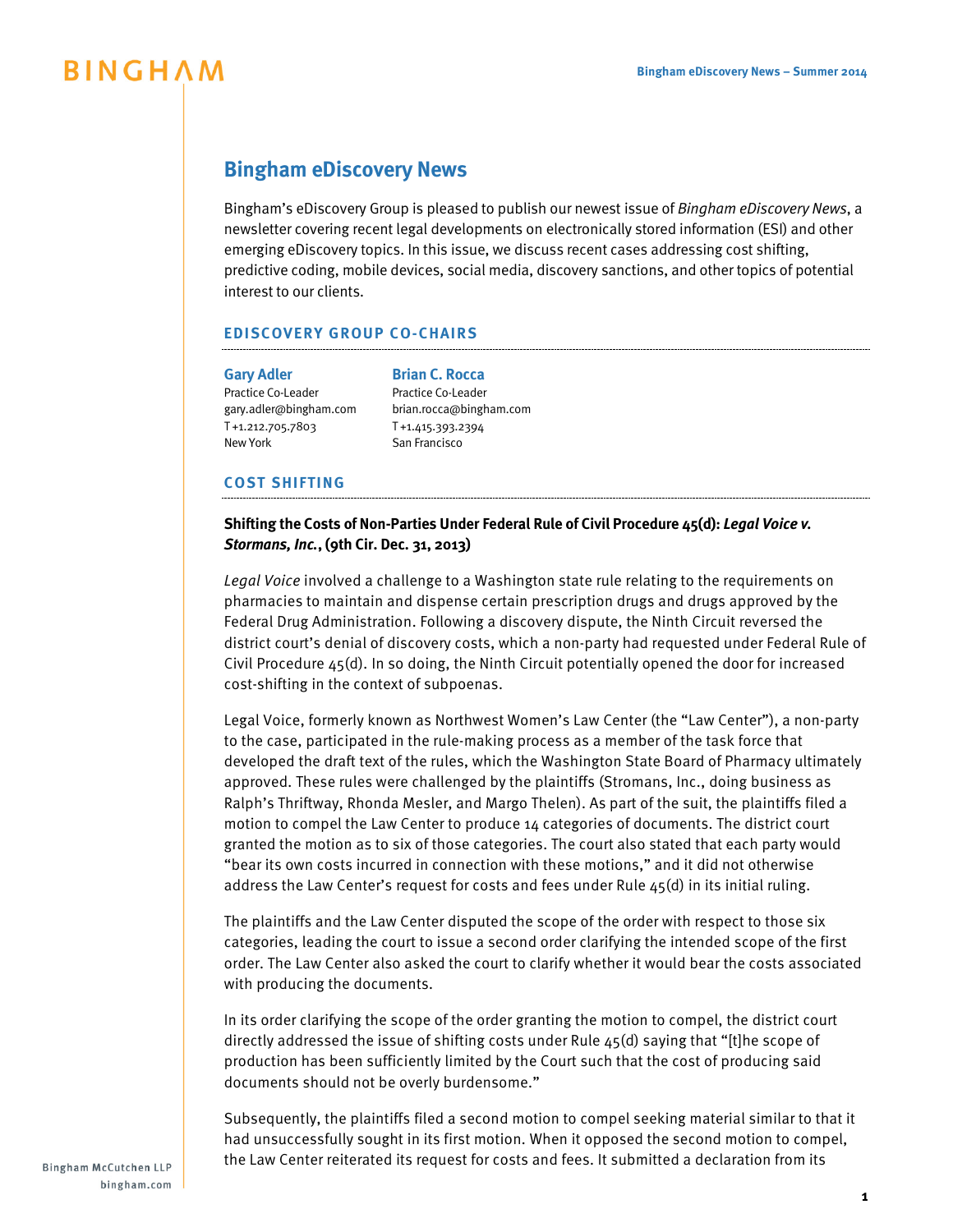executive director stating that it had incurred approximately \$20,000 in expenses in complying with the subpoena. The district court denied the second motion to compel and denied the Law Center's request for costs and fees without explanation.

The Law Center did not appeal the rulings immediately. Instead, after final judgment was entered in the case, it appealed the district court's denial of its request for costs and sanctions under Rule 45(d).

The Ninth Circuit reversed the district court's denial of costs under Rule  $45(d)(2)(B)(ii)$ . In interpreting the language of the rule to require mandatory cost shifting, the Court of Appeals pointed to the *D.C. Circuit's Linder v. Calero-Portocarrero*, 251 F.3d 178 (2001), opinion, which held that only two considerations were relevant under the rule: (1) whether the subpoena imposes expenses on a non-party, and (2) whether those expenses are "significant." If so, the rule requires the party seeking discovery to bear at least enough of the expense to render the remainder "non-significant."

The Ninth Circuit held that the district court erred by framing the issue in terms of "undue burden." The district court should have only considered whether the cost of compliance was significant. The Court of Appeals then noted that the *Linder* court had thought \$9,000 would be sufficiently "significant" to justify cost-shifting, so the court had no issue with concluding that the \$20,000 at issue here was "significant."

#### **PREDICTIVE CODING**

**Parties cannot unilaterally decide to use predictive coding after agreeing to use search terms and manual review:** *Progressive Casualty Insurance Company v. Delaney***, 2014 WL 2112927 (D. Nev. May 20, 2014), superseded by 2014 WL 3563467 (July 18, 2014)**

This case concerned a dispute over the coverage of an insurance policy, namely whether one of the policies offered by Progressive covered lawsuits instituted by the FDIC after it had taken over a failed bank, Sun West Bank, as receiver.

The parties initially agreed to an ESI protocol under which the parties agreed to a set of search terms that would determine potentially relevant documents. Progressive then could either produce all non-privileged documents captured by the agreed-upon search terms or produce those same documents subject to proper objections. If Progressive determined that documents hit upon by the search terms were not relevant, the parties had to meet and confer.

The search terms narrowed the number of documents from approximately 1.8 million to approximately 565,000. After Progressive concluded that it would not be able to review the 565,000 documents responsive to the search terms agreed on, the parties engaged in substantial discussions. Ultimately, the parties were unable to agree on a revised ESI protocol after weeks of discussions, and the defendants sought judicial intervention.

The court refused to allow Progressive to implement a predictive coding methodology that it had developed unilaterally without seeking input from the opposing party's counsel. According to the court, several authorities had also noted that applying predictive coding after applying search terms could be ineffective. Moreover, the court noted that the predictive coding protocol proposed by Progressive would give its counsel exclusive responsibility for training the predictive coding software, rather than the cooperative process normally used.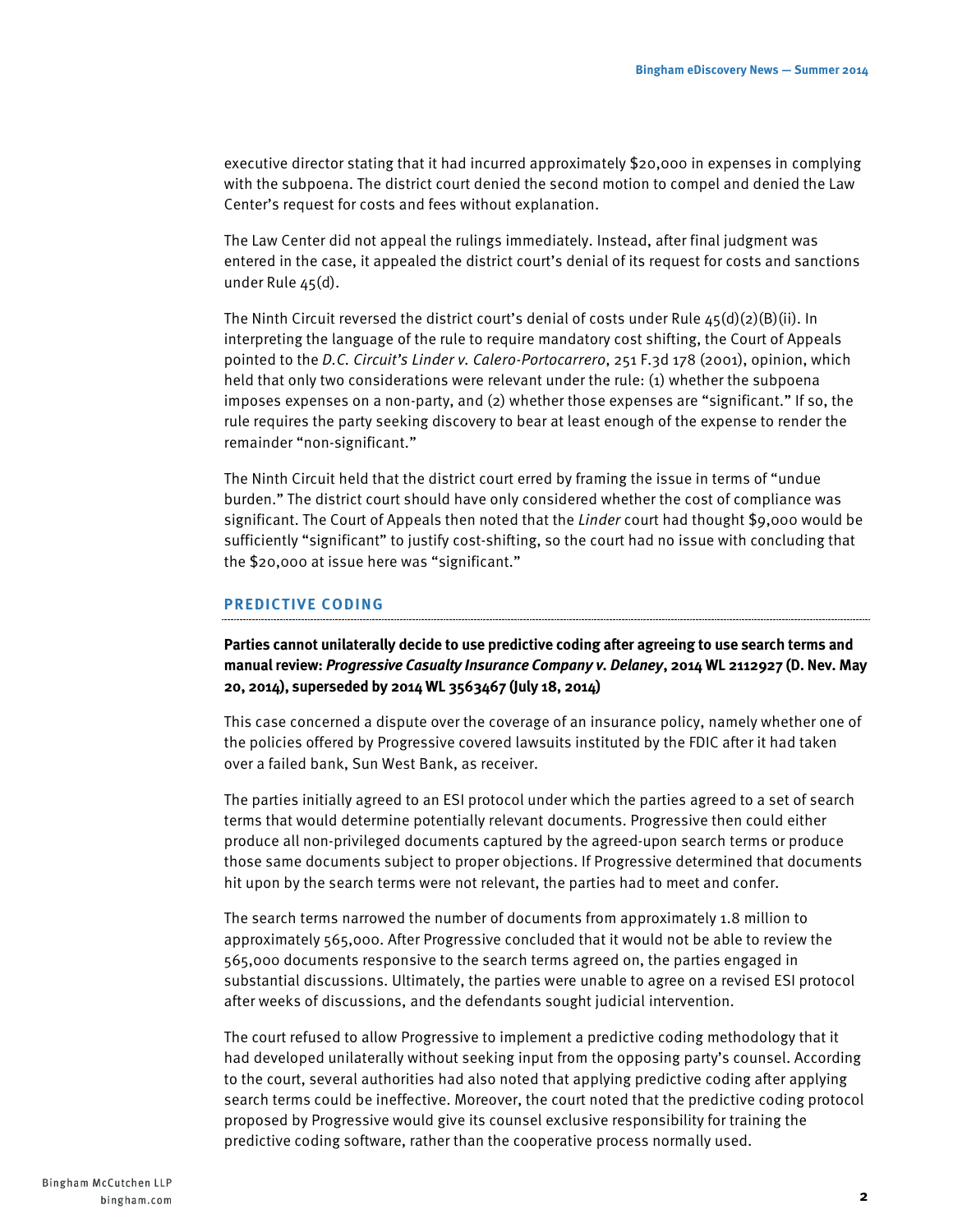The court noted in denying Progressive's request that "[h]ad the parties worked with their ediscovery consultants and agreed at the onset of this case to a predictive coding-based ESI protocol, the court would not hesitate to approve a transparent, mutually agreed upon ESI protocol."

## *Federal Housing Finance Agency v. HSBC North America Holdings, Inc., et al.***, 2014 WL 584300, at \*3 (S.D.N.Y. Feb. 14, 2014)**

The court noted that it had previously approved the use of predictive coding over the objections of the plaintiffs at a hearing very early in the case. The plaintiffs had objected to predictive coding on several grounds, which were resolved through discussion at the hearing and the continued involvement of the plaintiffs in the coding process. Plaintiffs' original objections included the defendant's plan to limit the set of documents by using keyword searches first and then applying predictive coding to only those documents within the keyword searches.

#### *FDIC v. Bowden***, No. CV413-245, 2014 WL 2548137, at \*13 (S.D. Ga. June 6, 2014)**

In this case, the FDIC was acting in its role as a receiver for a bank it had taken over. The parties had initially proposed competing protocols involving search terms and manual document review. After a lengthy analysis of the two parties' proposed ESI protocols, the court suggested that the parties use predictive coding, which reflects the growing momentum in favor of predictive coding among the members of the bench.

#### **MOBILE DEVICES**

**The Supreme Court's recent decision in** *Riley v. California***, which requires that police obtain a search warrant before accessing a cell phone, may have implications beyond the criminal context.** *Bakhit v. Safety Marking, Inc.***, Civ. No. 3:31CV1049 (JCH) (June 26, 2014)**

The plaintiffs in this case alleged race discrimination and hostile work environment on the basis of race. The plaintiffs sought to obtain "any and all texts, emails, or other electronically stored information that are stored or were deleted from the cell phone or web sites accessed that are derogatory, disparaging, manifest a bias, or a discriminatory (sic) on the basis of race, ethnicity, color, or national origin." Plaintiffs stated that the information "would also include information concerning the source of each item, the date(s) the item was created or accessed, and the destination of each text or email ("metadata")."

The individual defendants objected to inspection of the cell phones, but agreed to authorize retrieval of phone and text records from their cellular service providers.

The court noted that the right to information under Rule  $34(a)$  was "counterbalanced by a responding party's confidentiality or privacy interests. A party is therefore not entitled to a routine right of direct access to a party's electronic information system, although such access may be justified in some circumstances."

The first ground the court used to support its ruling was the plaintiffs' failure to show that they were unable to obtain similar information through other discovery methods. The second ground was the implication of privacy concerns in the context of the modern cell phone.

The court's reticence about ordering broad collections of data led it to instead deny the plaintiffs' motion and urge the plaintiffs to use other discovery devices to narrow the scope of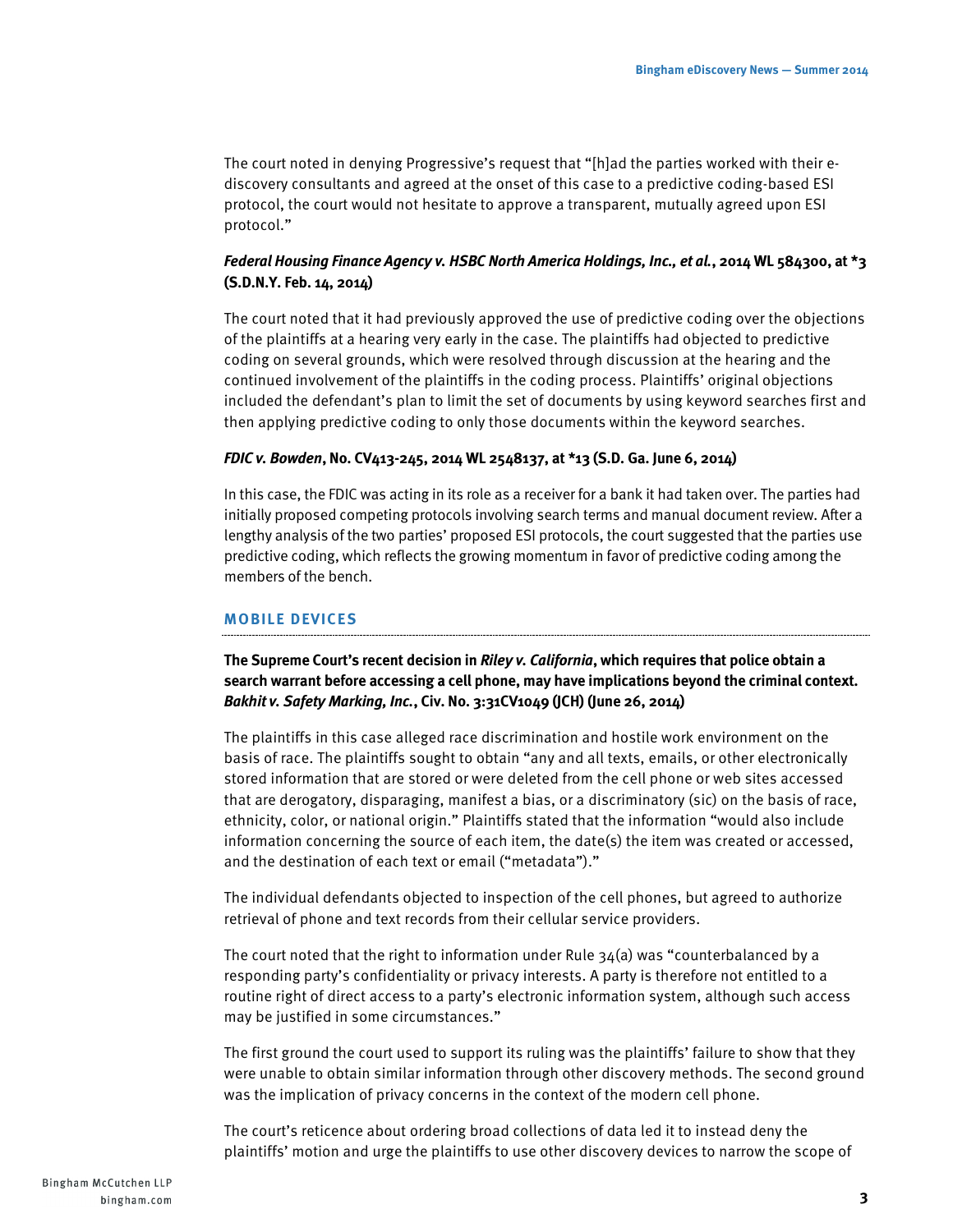the search in terms of the temporal and substantive scope, as well as the number of individuals' phones to be searched.

## **Courts continue to address the duty to preserve ESI on mobile phones.** *Hosch v. BAE Systems Information Solutions, Inc***., No. 1:13-cv-00825 (AJT/TCP), 2014 WL 1681694, at \*2 (E.D. Va. Apr. 24, 2014)**

The plaintiff in this case claimed to have been harassed and fired in retaliation for disclosing information about the defendant's allegedly fraudulent billing practices in violation of the False Claims Act. The plaintiff deleted all of his text messages and voicemails by wiping his iPhone just two days before turning it over to his counsel. He had similarly wiped the information from his BlackBerry before he produced it. The court, after finding that this was part of a consistent pattern of conduct by the plaintiff, dismissed the case with prejudice and awarded attorney's fees and costs for the motions for sanctions and to compel.

## *In re Pradaxa (Dabigatran Etexilate) Prods. Liab. Litig***., MDL No. 22385, 2013 WL 6486921, at \*16-18 (S.D. Ill. Dec. 9, 2013)**

In this product liability multi-district litigation, the defendant was faced with several discovery issues. The defendant had not specifically listed text messages as one of the forms of data subject to the litigation hold until more than a year and a half after the court determined the duty to preserve had arisen, and more than a year and a half after the defendants duty to preserve had arisen. The defendants also failed to stop the automated deletion of employee text messages, which the defendant had programmed into the company-issued phones.

The court held that the "safe-harbor" under Federal Rule of Civil Procedure 37(e) was not available because of this failure to intercede. The court noted that the defendants should have argued the request for text messages was too burdensome by objecting to the requests, not by allowing the information to be deleted and raise the argument in response to the motion for sanctions. The court also held that it did not matter if text messages were a less prominent form of communication; the defendants still had a duty to produce them.

## **AUTHENTICATION OF SOCIAL MEDIA EVIDENCE**

#### *United States v. Hassan***, 742 F.3d 104, 132-34 (4th Cir. 2014) and** *Randazza v. Cox***, Case No. 2:12-cv-2040-JAD-PAL**

Courts have addressed the proper procedures for authenticating social media in two recent cases. In both, the courts noted the possibility that the documents were self-authenticating as certified domestic business records.

The two district courts also noted that to authenticate the evidence in this manner, the party offering the evidence needed an affidavit showing the records fulfilled the three requirements of Rule 803(6):

- the records were "made at or near the time by  $-$  or from information transmitted by  $$ someone with knowledge;"
- that they were "kept in the course of a regularly conducted activity of a business;" and
- that "making the record was a regular practice of that activity."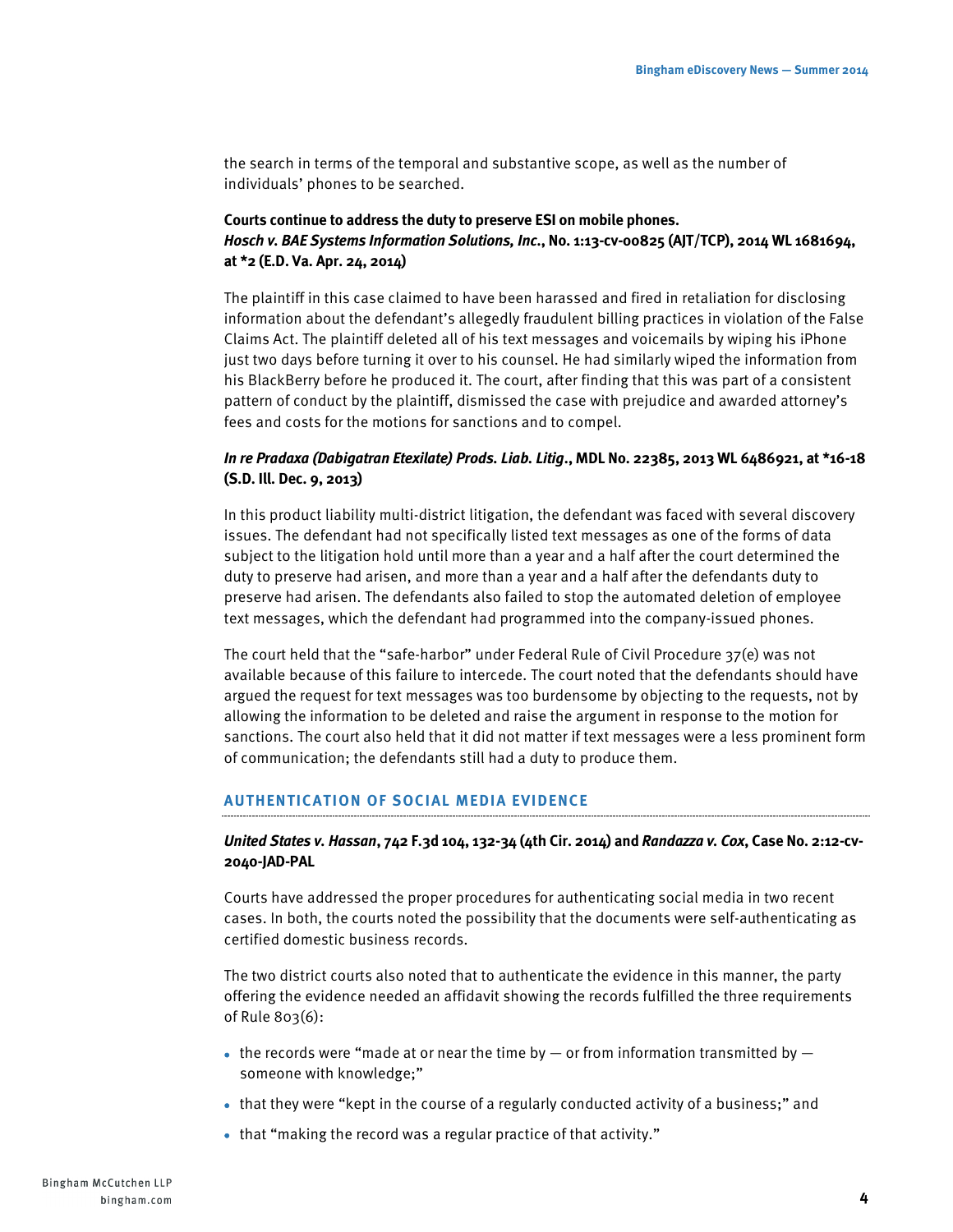In *United States v. Hassan*, 742 F.3d 104, 132-34 (4th Cir. 2014), the prosecution sought to authenticate Facebook pages and YouTube videos embedded in those pages. To do so, the prosecution obtained the certification from records custodians at Facebook and Google that met the above three requirements. The court found that YouTube videos and Facebook pages were self-authenticating as certified domestic business records. The court held that the three requirements of Rule 803(6) were satisfied since (A) the records were "made at or near the time by  $-$  or from information transmitted by  $-$  someone with knowledge"; (B) they were "kept in the course of a regularly conducted activity of a business"; and (C) "making the record was a regular practice of that activity." The Facebook pages and accounts were tracked to the defendants' mailing and email addresses via internet protocol addresses. *Id.* at 133.

In *Randazza v. Cox*, however, the plaintiffs provided the affidavit of one of the plaintiffs for some of the websites that was sufficient to authenticate the sites. The plaintiffs failed to provide the certificate of YouTube's custodian or another qualified person verifying the page had been maintained as a business record in the course of regularly conducted business activities. The court held that the plaintiffs had failed to authenticate a YouTube video when they failed to proffer the certificate of YouTube's custodian or other qualified person verifying that the page had been maintained as a business record in the course of regularly conducted business activities.

#### **UPDATE ON THE PROPOSED AMENDMENTS TO FRCP**

The Committee on Rules of Practice and Procedure approved proposed amendments to the Federal Rules of Civil Procedure. This includes amendments of Rules 1, 4, 16, 26, 30, 31, 33, 34, 37(e), and 55. The text of the rules as adopted by the Committee on Rules of Practice and Procedure was published in the committee's meeting agenda book, [available](http://www.uscourts.gov/uscourts/RulesAndPolicies/rules/Agenda%20Books/Standing/ST2014-05.pdf#pagemode=bookmarks) **here**. A redline of the proposed amendments against the current text is [available](http://www.uscourts.gov/uscourts/RulesAndPolicies/rules/civil_rules_redline.pdf) **here**. Next the proposed amendments will go to the Judicial Conference, which will consider them at its meeting this month.

#### **DISCOVERY ABOUT DISCOVERY**

#### **Discovery about discovery is generally not allowed, although it may be permitted under certain limited circumstances.**

Several recent court decisions have addressed requests by parties to delve into the actions of an opposing party in responding to various discovery requests. In a dispute over works compensation claims, *Miller v. York Risk Servs. Grp.*, 2014 WL 1456349 (D. Ariz. Apr. 15, 2014), the plaintiffs moved to compel the defendant to participate in a Rule 30(b)(6) deposition regarding the "manner and method" the defendant used to store and maintain ESI. In denying the plaintiffs' motion, the court stated that it did not think starting with such discovery was helpful or appropriate. The court also stated that starting discovery in such a manner "puts the cart before the horse and likely will increase, rather than decrease, discovery disputes." The court highlighted that rather than turning to the court system, the first step should have been for the parties' counsels to engage in a collaborative effort to solve any issues that arose.

In *Ruiz-Bueno v. Scott*, No. 2:12-CV-0809, 2013 WL 6055402 (S.D. Ohio Nov. 15, 2013), a wrongful death case, the defendants, a sheriff's office, was reluctant to share information about how they had searched for ESI. They had failed to provide any information about how they went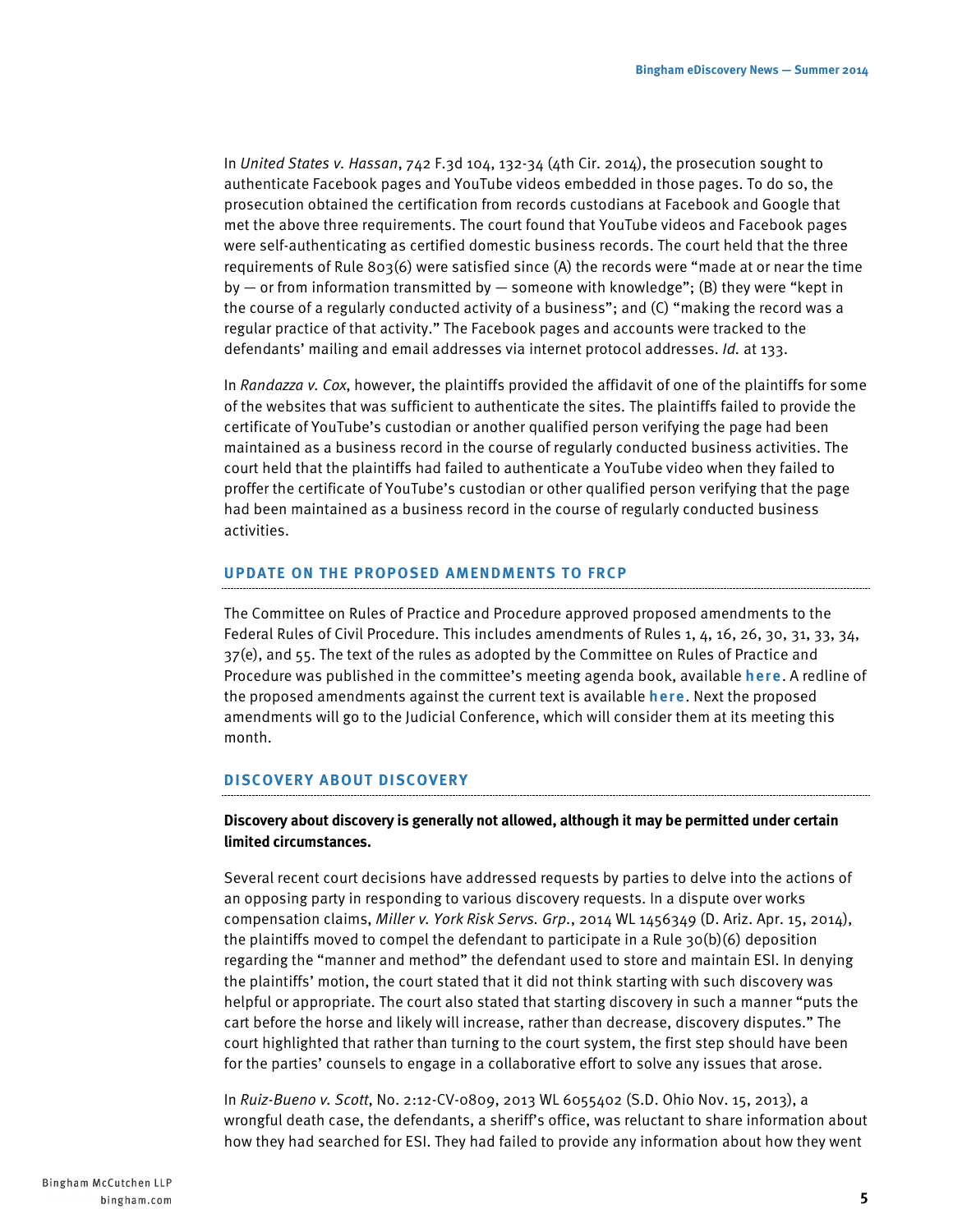about searching for responsive communications besides saying that each defendant was asked twice to produce his or her relevant email.

The court required the defendants to answer interrogatories about the actions they took in responding to the plaintiffs' discovery requests. The court went on to state that the problems that had arisen could have been addressed as part of the Rule 26(f) planning process.

## **After ordering forensic examination by an independent third party for inadequate preservation and collection, the court stated the "basic rule" that custodians must be consulted for input on search terms:** *Procaps S.A. v. Patheon Inc***., No. 12-24356-CIV, 2014 WL 800468 (S.D. Fla. Feb. 28, 2014); No. 12-24356-CIV, 2014 WL 1047748 (S.D. Fla. Mar. 18, 2014)**

In this antitrust case, the plaintiff failed to institute a formal litigation hold until ordered to by the court. The court also ordered that the plaintiff hire a third-party vendor to collect and search its ESI. As part of this, the court ordered the plaintiff to develop search terms to be used. Several issues were noted in the court's opinion, including that counsel never traveled to meet with the plaintiff's IT team to discuss how ESI would be collected and how the plaintiff stored its data. Moreover, the court found that some executives had performed their own searches for ESI without seeing the defendant's document requests or a list of search terms from the plaintiff's counsel.

In the second order, the court was faced with the plaintiff's refusal to say whether it had or would consult with custodians on what search terms should be used as directed by the court in its order. Although the plaintiff's counsel filed an affidavit stating that counsel had consulted with the custodians, the court noted that this conflicted with later affidavits putting the date on which counsel consulted with the custodians as after the date specified in the affidavit. Thus, the court ordered the plaintiff's counsel to consult with custodians to develop relevant search terms.

#### **PRESERVATION, SPOLIATION, & SANCTIONS**

#### *In re Actos (Pioglitazone) Products Liability Litigation***, MDL No. 11-2299 (Jan. 30, 2014)**

In this products liability multi-district litigation, the court sanctioned the defendant for failing to enforce its own litigation hold and failing to follow its document retention procedures. The defendant, a drug manufacturer, had issued a litigation hold in 2002, and the hold had been refreshed several times between 2002 and 2012. The court allowed the plaintiffs to present evidence showing Takeda's conduct in destroying relevant evidence, namely the records from 46 employees. The court also instructed the jury to take evidence of the defendant's spoliation into account. The federal jury awarded \$9 billion in punitive damages, of which Takeda is responsible for \$6 billion and Eli Lilly \$3 billion. The jury found that the plaintiffs were entitled to \$1.5 million in actual damages.

#### *T&E Investment Group, LLC v. Faulkner***, Nos. 11-CV-0724-P, 3:11-CV-1558-P, 2014 WL 550596 (N.D. Tex. Feb. 12, 2014)**

In this trademark and libel case, the defendants were ordered to provide access to all of the computers used by the defendants during 2011. An expert who examined the computers reported that the data on one of the computers had been manipulated. A defendant, Christopher Faulkner, had used a bulk file changer to copy the data from a computer he used in his home, which was not produced, to another computer that was produced and examined. The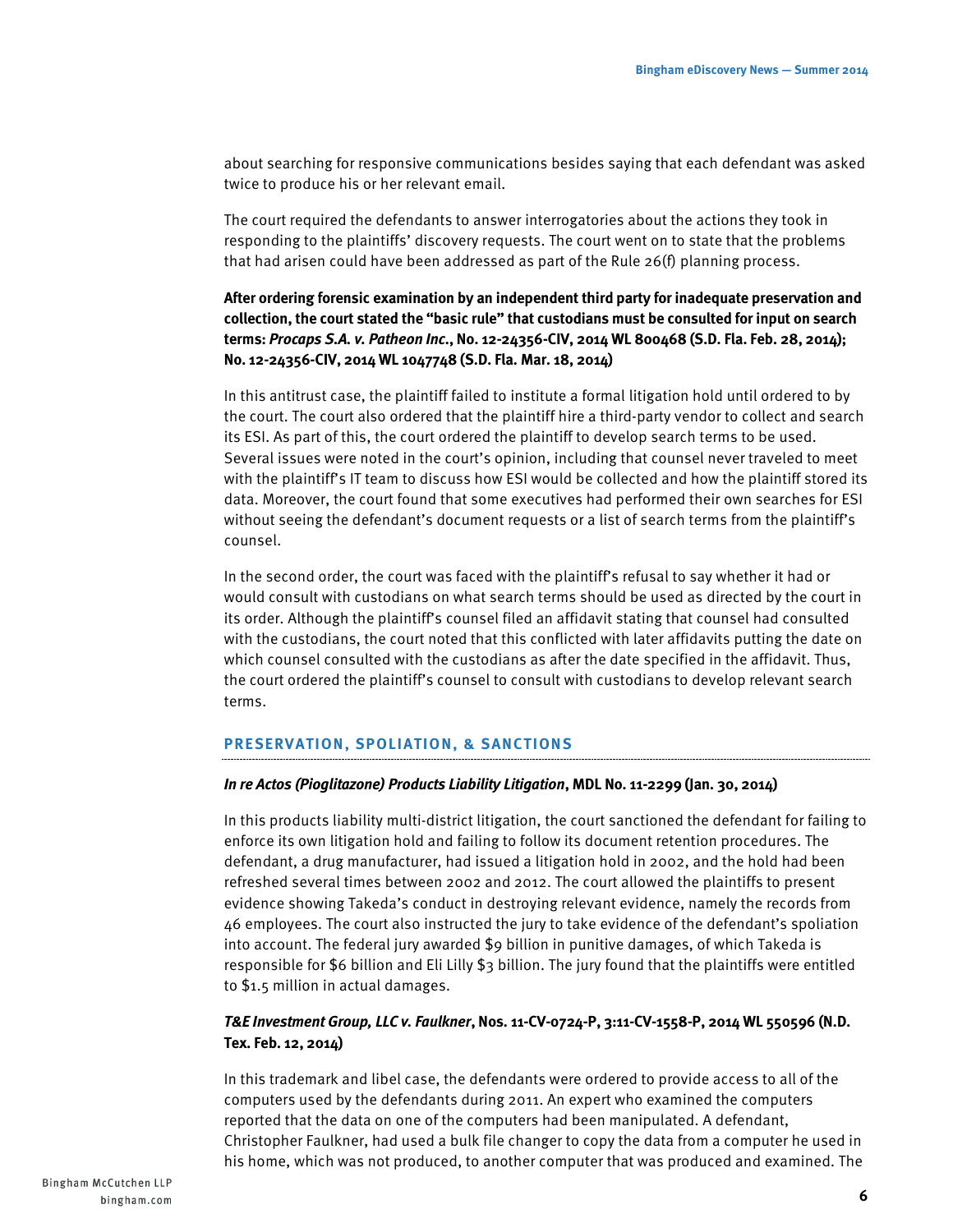magistrate judge concluded that this was an attempt to make it appear that the computer he copied the data to was the computer he had used for a number of years. The court adopted the magistrate's recommendations and ordered an adverse inference instruction be given and monetary sanctions be levied against the defendant for manipulating metadata using a bulk file changer in an attempt to hide a computer used by a defendant in his home.

\*\*\*

**This issue of** *Bingham eDiscovery News* **was written by** *[Brendan Chestnut](http://www.bingham.com/People/Chestnut-Brendan)***.**